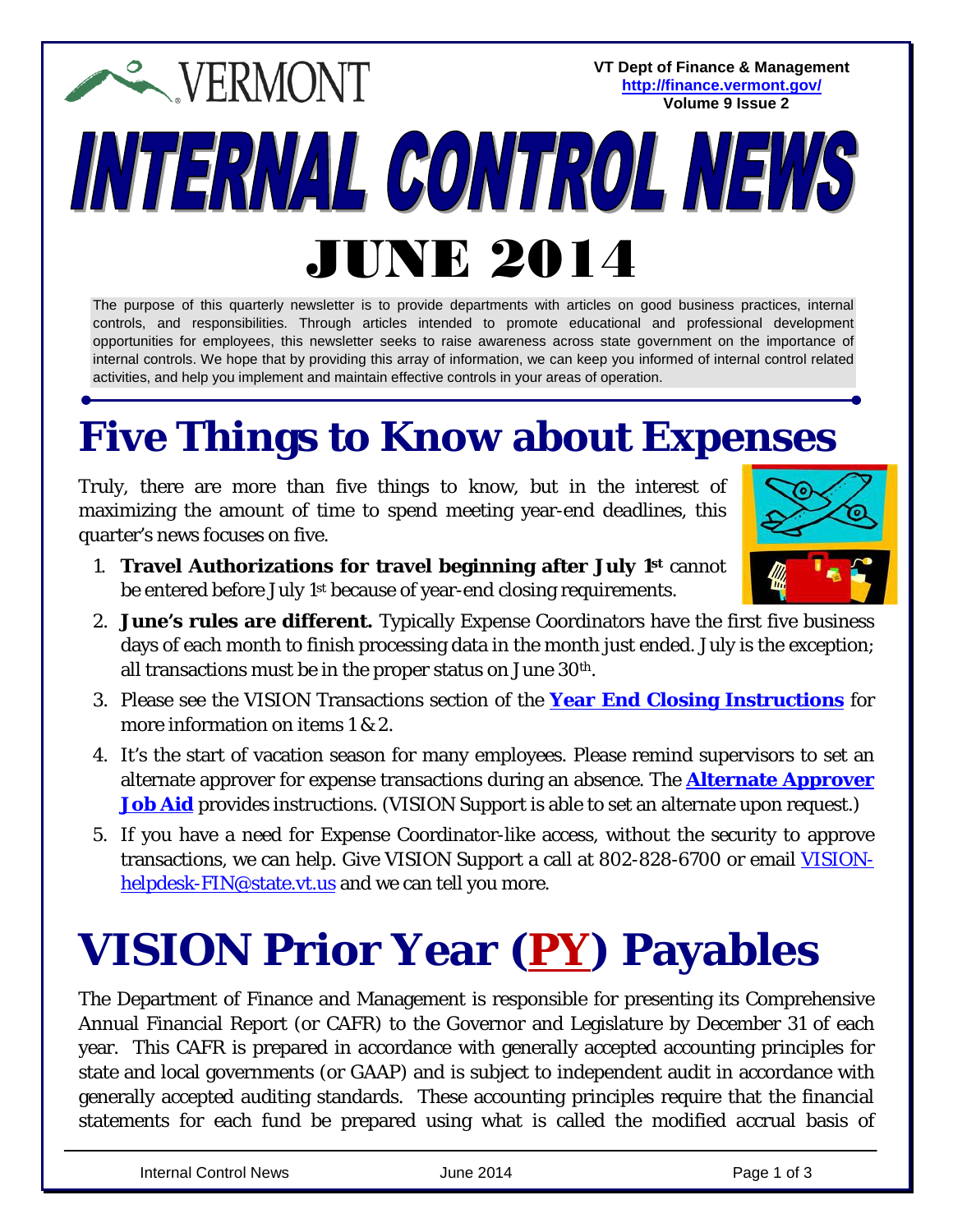accounting, which means in part that expenditures are recorded as expenses (and accounts payable) when the liability is incurred, rather than when payment is made.



Departmental business managers generally enter expenditures into VISION when they are paying for a particular good or service. In order for us to identify which expenditures need to be reported as payables, we ask each department to identify all vouchers entered after each June 30 that pertain to the prior year (goods received or services performed prior to July 1) by using a **PY** prefix in the invoice id field on VISION Accounts Payable vouchers.

In prior years, we have experienced a repeat audit finding for the way that departments have been processing invoices. First, KPMG Auditors found instances where an invoice was clearly for the prior year but was not coded as such. Our department attempts to identify these invoices by running various queries, but this is not only time consuming, it also doesn't guarantee that we will find each instance where this occurs.

Second, KPMG Auditors found instances where invoices spanned multiple fiscal years and the portion attributable to the prior year had not been coded as such. This most commonly happens in construction contracts or consulting contracts, where invoices may cover expenses that were incurred partially in June and partially in July, but included in a single invoice dated July. Often it is not apparent on the invoice summary that it is necessary to make an allocation to the correct fiscal year, but the supporting documentation did contain the needed information. This is why it is very important to review the supporting information in addition to the invoice to determine the correct allocation across fiscal years. Invoices that cover a period including the fiscal year just ended and the new fiscal year that are clearly itemized by date and amount will require the preparation of a separate voucher for each fiscal year's amount. The voucher covering the goods received or services performed for the period prior to July 1 must have a prefix of PY in the invoice field.

If you find vouchers were entered that should have had a PY prefix but didn't, you can notify us of that correction by using the *Vouchers - PY Missing.xls* form available at: [http://finance.vermont.gov/forms#CAFR,](http://finance.vermont.gov/forms#CAFR) and email it to [VISION-CAFR@state.vt.us.](mailto:VISION-CAFR@state.vt.us)

If you have any questions regarding prior year payables, please contact John Becker by phone at 802-828-0678 or email at [john.becker@state.vt.us.](mailto:john.becker@state.vt.us) Thank you for your assistance in helping to ensure another successful year end closeout.

# **FAQ: Kitchen Appliances**



**Can we use State funds to purchase kitchen appliances (refrigerator, microwave, coffee-maker, etc.) for our office area?**

Most generally State funds (general, transportation, federal, special, enterprise, etc.) are **not** available for the purchase of such items, unless the item